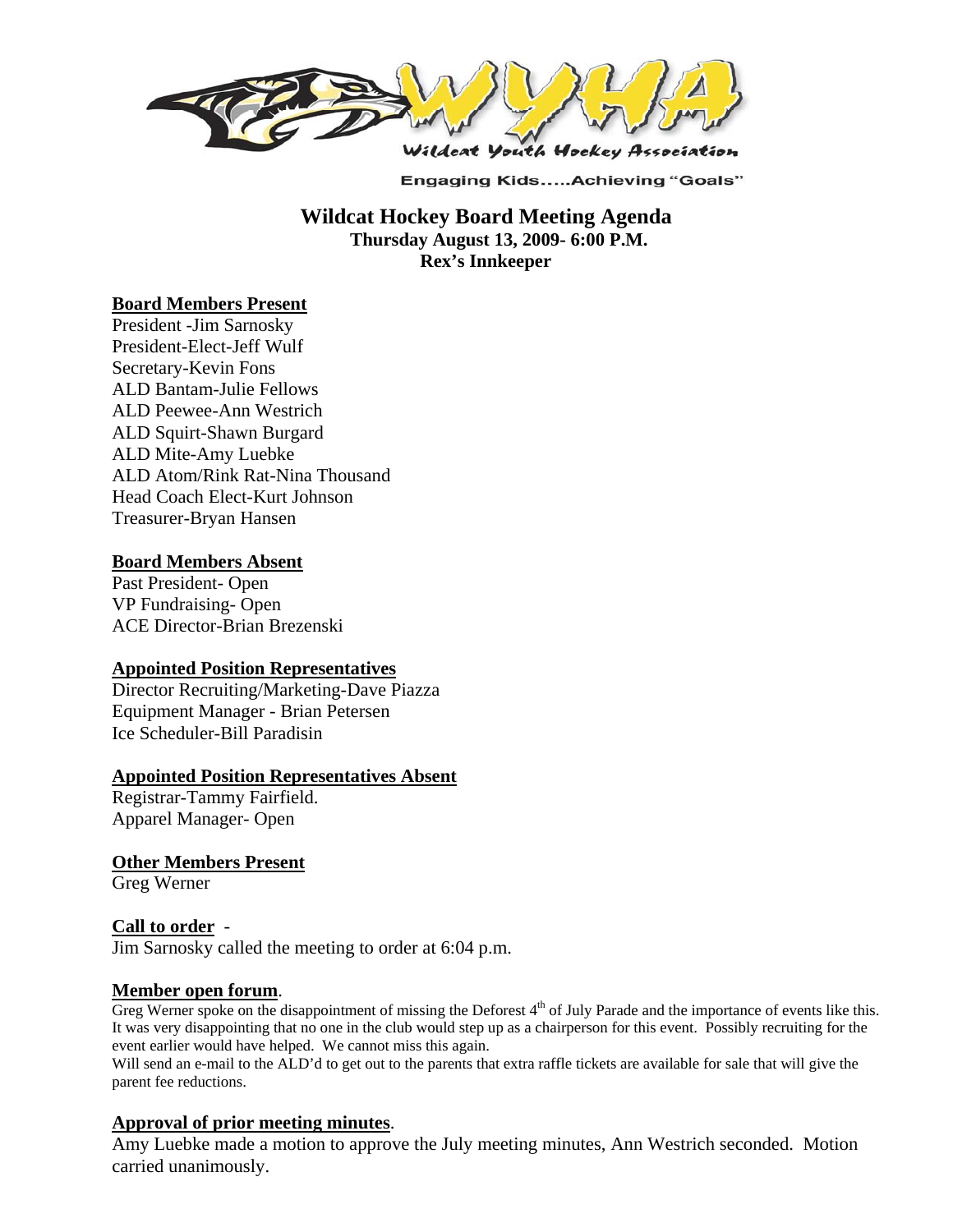## **Additions to the agenda**

None

## **Approval of agenda**

Amy Luebke made a motion to approve the agenda, Nina Thousand seconded. Motion carried unanimously.

## **Approval of bills**

Amy Luebke made a motion to approve the bills, Ann Westrich seconded. Motion carried unanimously.

# **Reports:**

## **LTP**: **Update from Dave P. –**

Cannot piggyback the Patriots times so times will be on Saturday afternoons at varied times. Bryan, Kurt, and Dave need to find 2 coaches for the program (\$500 each) Dave will get signs out in the communities, Ann suggested putting codes on the flyers and ads to see which marketing method may have the best impact.

## **Atom/Rink Rat**:

Position is now Open

# **Mite ALD** :.

Nothing to report.

## **Squirt ALD**: **Sponsorship –**

A Subcommittee of Nina Thousand, Kurt Johnson, Shawn Burgard, and Julie Fellows was formed to look at options for team and individual sponsorship programs. Initial thought was sponsors could cover team tournament fund.

## **Pee Wee** :

Nothing to report.

# **Bantam**: **Potential Co-op**

Meeting with the Patriots on Sunday to explore further, overall was positively received by the Bantam Parents. Details will be further worked out on Sunday including coaches, tryouts, Ice time, Jerseys, etc.

## **Treasurer**: **Budget Approval. Board member discount policy. Board member discount hours.**

Amy Luebke made a motion to approve the Budget, Shawn Burgard seconded. Motion carried unanimously.

Amy Luebke made a motion to approve the Volunteer Hours with the addition of the members times who were involved in the Golf Outing, Ann Westrich seconded. Motion carried unanimously.

Need to develop a Policy to pro-rate a board members discount and volunteer hours in the case they leave their position before the end of the term. Bryan to develop a proposal.

# **Equipment** :

Nothing to report.

## **VP Fundraising**: **Appointment**

Nina Thousand was appointed for the open VP of Fundraising position Amy Luebke made a motion to approve Nina Thousand as the VP of Fundraising, Bryan Hansen seconded. Motion carried unanimously.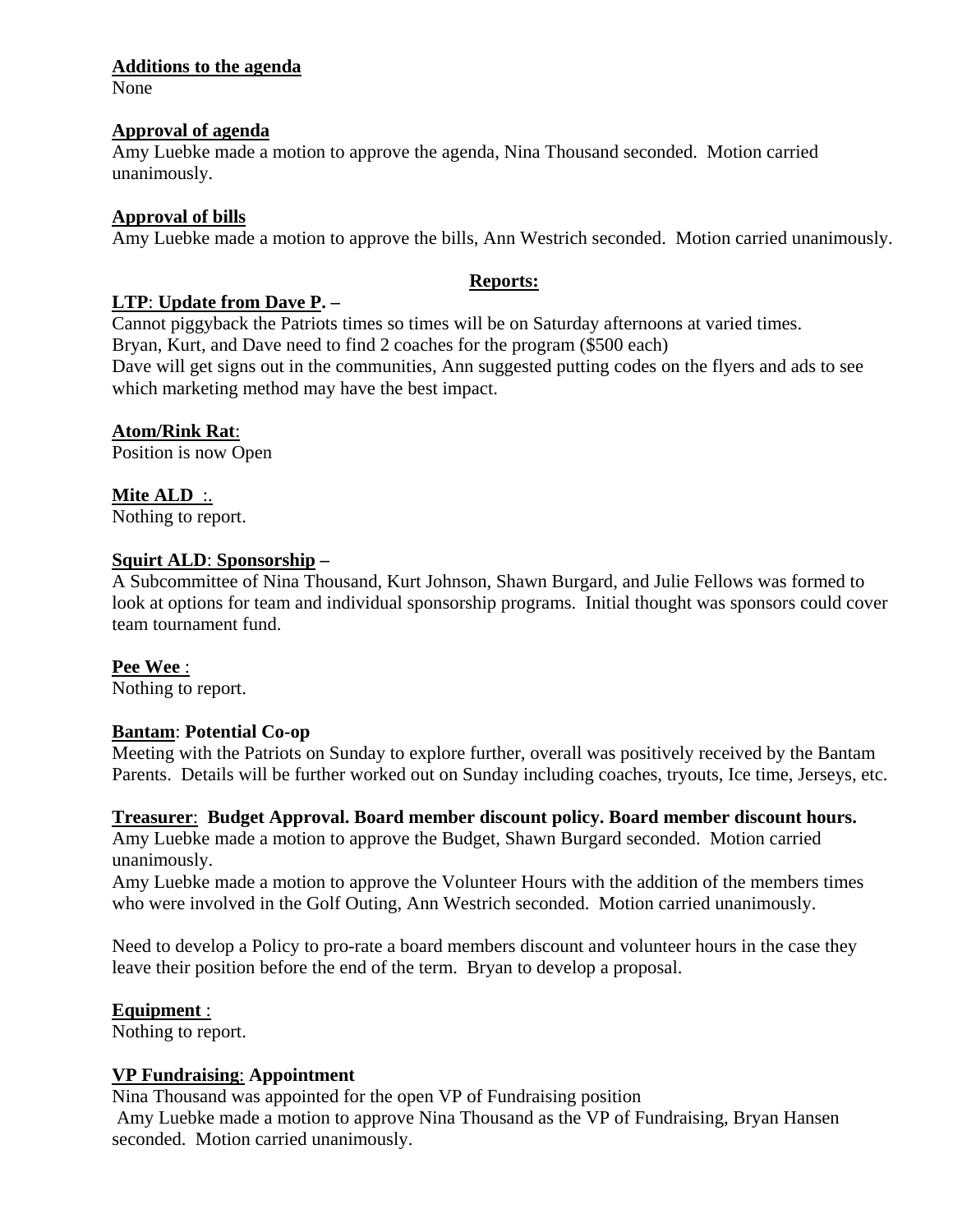## **Apparel**- **Appointment**

Jenny Ripley was appointed for the open Apparel Manager position Ann Westrich made a motion to approve Jenny Ripley as the Apparel Manager, Jeff Wulf seconded. Motion carried unanimously. Reviewing Tryout Piney and Jersey Inventory, evaluating spirit wear options.

## **Registrar**- **Registration update?**

ALD's need to send e-mail and call unregistered parents to get them to register and turn in any missing forms.

## **Ice scheduler**- **Update – 10 minutes**

| Rink        | Practice Ice   | Game Ice       | Activity                   |
|-------------|----------------|----------------|----------------------------|
| Verona      | No.            | N <sub>0</sub> |                            |
| Hartmeyer   | No.            | Maybe          | Yes for Bantam with Co-op. |
| McFarland   | Some           | Maybe          | We have procured time      |
| Sun Prairie | No.            | Unknown        |                            |
| Oregon      | N <sub>0</sub> | Unknown        |                            |
| MIA         | N <sub>0</sub> | N <sub>0</sub> |                            |
| Dane County | Yes            | Probably       | We have procured time.     |
| Sauk        | Yes            | Yes            | We have procured time      |
| Cap Ice     | Maybe          | Probably       | Waiting on call back       |
|             |                |                |                            |

October and November is covered, need a little more December - February

Goalie / General Skills Ice once per month? - Brian Brezenski to talk with Eric Olson and others about the possibility of either a monthly goalie development along with specific skill development sessions or bringing a specific goalie coach to different age group weekly practices to help develop the goalies.

## **Marketing Director**:

Nothing to report.

# **Ace Director: Bantam co-op / Tryout times are firm**

Will be sending out a e-mail on tryout times, policies and format (Brian / Kurt). Brian needs to come back with the full tryout proposal, do we need non-members to enter the data into the worksheets? Also, need to determine who will be on bench to open the doors (parents or not)? Are parents allowed at the tryouts?

## **New Business:**

## **Scholarship policy – Bryan Hansen**

Ann will send some information on scholarship guidelines from other organizations and the High School to Bryan to look at so we can review the financial qualification requirements.

## **Old Business:**

**WYHA Official Logo / Header** –Jim completed and sent to the website and board for use. **VP Fundraising Nomination? -** Nina Thousand is interested **Apparel Manager Position? -** Jenny Ripley is interested